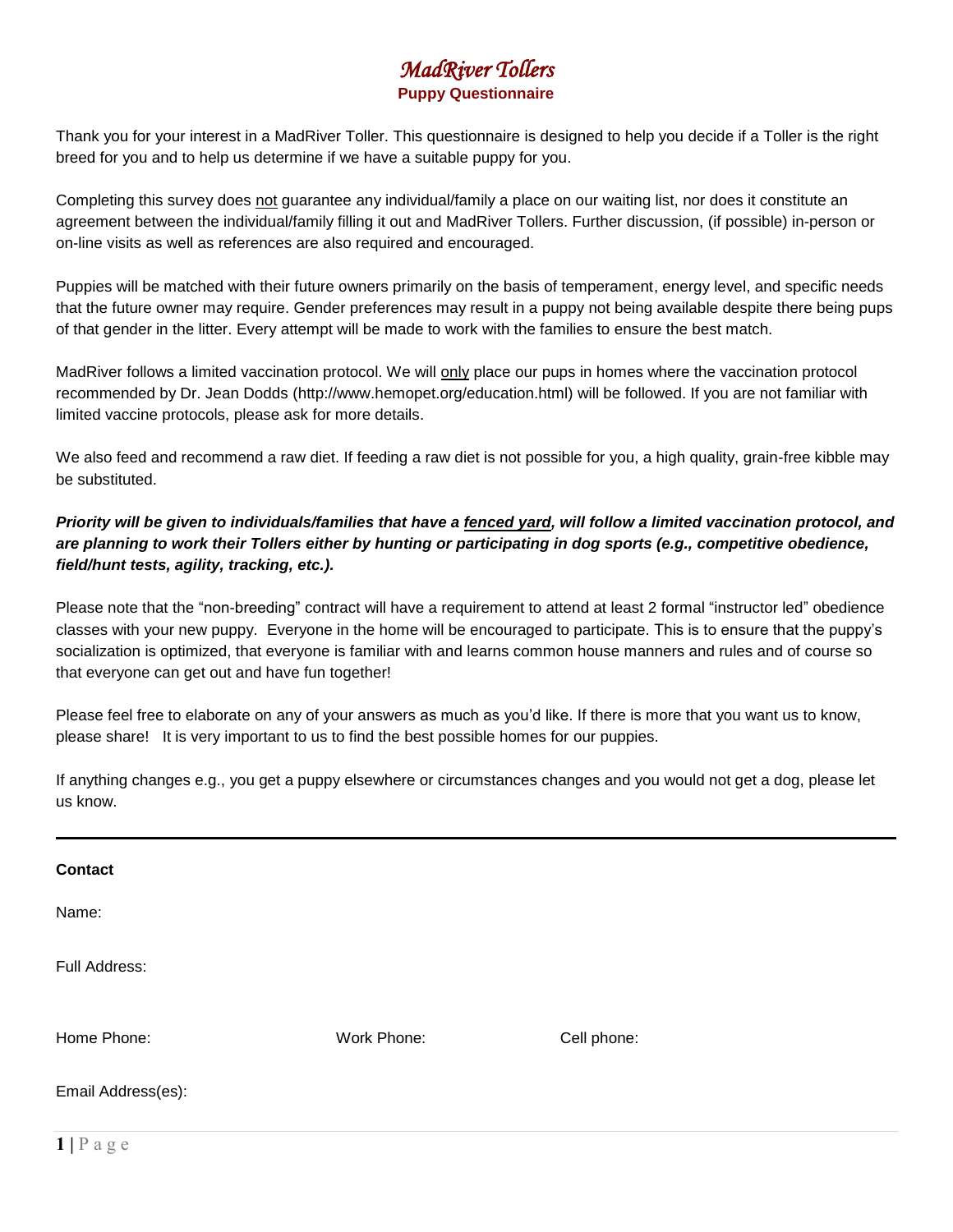## **Please tell us more about YOU!**

### **Your Family**

- 1. How many people live in your household?
	- a. \_\_ adults, professions
	- b. children (ages)
		- i. How familiar are the children in your household with the handling and care of a dog? \_\_\_not applicable \_\_\_ have had dogs previously \_\_\_ friends/family have dogs \_\_\_little experience around dogs \_\_\_ no experience with dogs
		- ii. Have the children had any bad experiences with dogs? If yes, please describe the experience(s).
		- iii. Are they nervous or fearful of dogs?
	- c. Do you foresee any problems adding a puppy to your household? \_\_\_ yes \_\_\_ no \_\_\_ not sure
- 2. Who will be the primary caretaker of the dog?
- 3. Will your dog be crate trained?
- 4. Do you currently own any pets?
	- a. If yes, please tell us about them (animal, breed, age, etc)
- 5. Have you previously owned a dog?
	- a. If you previously owned but no longer have a dog, what happened to the dog?
	- b. Have you ever had any behavioural issues with previous dogs? If yes, please provide more details and describe how you handled the problem.
	- c. Have you ever had to re-home a dog or turn one over to an animal shelter?

#### **Your Home**

- 6. Do you live in a \_\_\_ house \_\_\_ duplex \_\_\_ condo \_\_\_apartment \_\_\_other (please specify)
- 7. Where do you reside? \_\_\_ city \_\_\_small town \_\_\_ rural area \_\_\_other (please specify)
- 8. Do you rent or own your home?
	- a. If you rent, do you have your landlord's permission to live with a dog?
- 9. Does your home have a fully fenced and secure yard? (Some Tollers are escape artists!)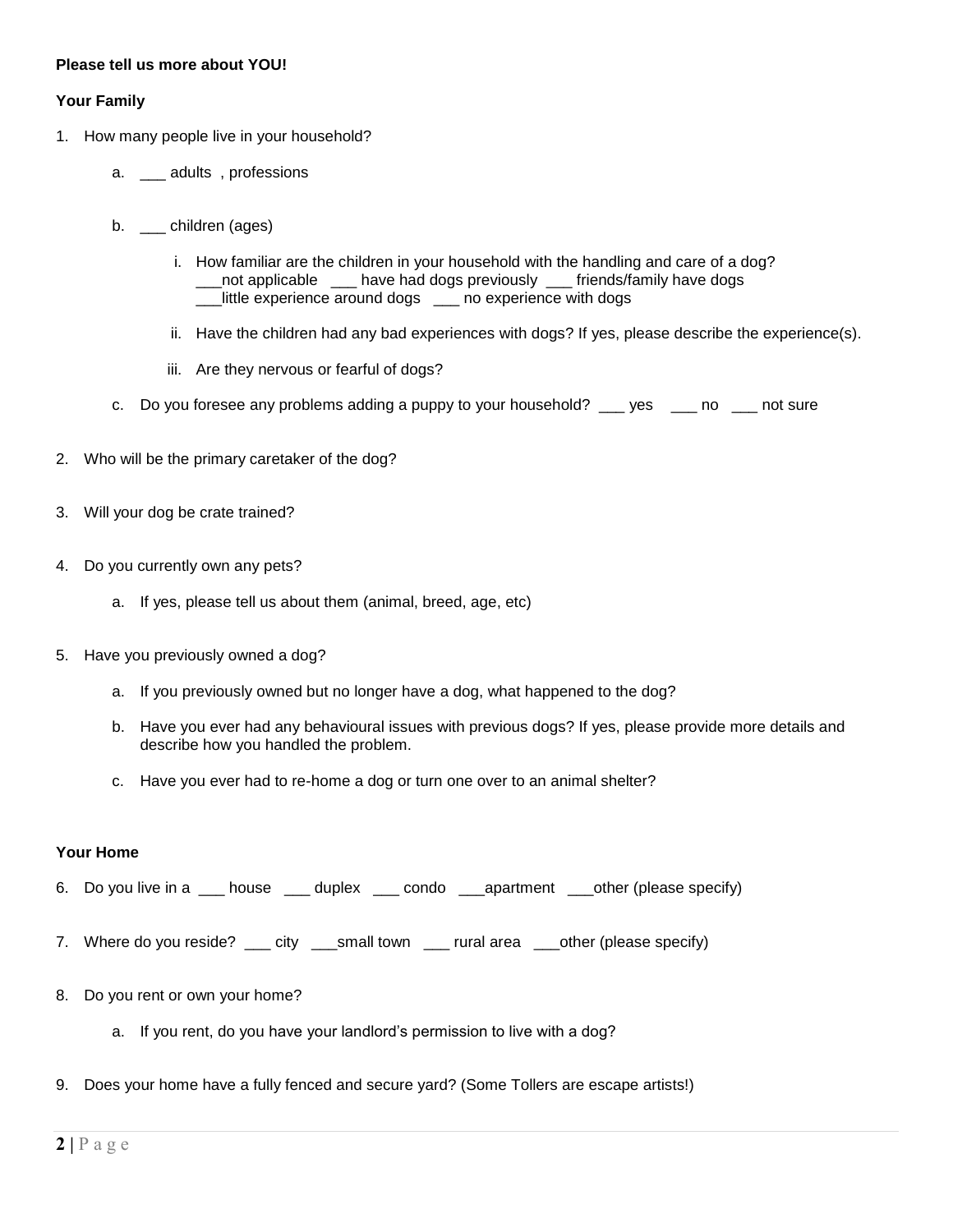10. Where will this dog live? \_\_\_ in the house \_\_\_ outside \_\_\_ kennel or dog run

#### **Health**

- 11. Tollers are a breed that sheds. Is anyone in your household allergic to dogs?
- 12. Please give the name and address of the veterinarian you plan on using to help care for your Toller.
- 13. Does this veterinarian support limited vaccinations and raw diets?
- 14. Does anyone in your household smoke?
- 15. Where do you think you would be most likely to buy your pet food? \_\_\_ grocery store \_\_\_ pet store \_\_\_ veterinarian \_\_\_ natural pet food supplier \_\_\_ make my own
- 16. Are you willing to discuss a vaccination schedule for your puppy with your breeder?
- 17. Are you willing to spay/neuter this dog?

### **Puppy – New family member**

- 18. Which gender do you prefer? Why?
- 19. How did you first learn about Tollers? What characteristics about this breed do you like, and why do you think this is the breed for you?
- 20. Have you ever met and interacted with a Toller?
- 21. Tollers are intelligent, active dogs who need mental stimulation and regular exercise. Describe what a week day and weekend currently looks like for your family. What would you expect to change when you bring a new puppy into your family?
- 22. What activities do you plan to pursue with this dog? \_\_\_ pet \_\_\_ hunting companion \_\_\_ obedience training/trialing \_\_\_ agility/fly-ball \_\_\_ conformation showing \_\_\_ breeding \_\_\_ other (please specify)

Do you have any experience training a dog in any of the above? If so, can you please tell us more?

- 23. Bored Tollers will find trouble. Tired Tollers are good Tollers! Are you familiar with the exercise requirements of this sporting dog breed?  $\frac{1}{2}$  yes  $\frac{1}{2}$  no  $\frac{1}{2}$  not sure
- 24. What energy level do you want in your Toller? \_\_\_ high \_\_\_ medium \_\_\_ low Why?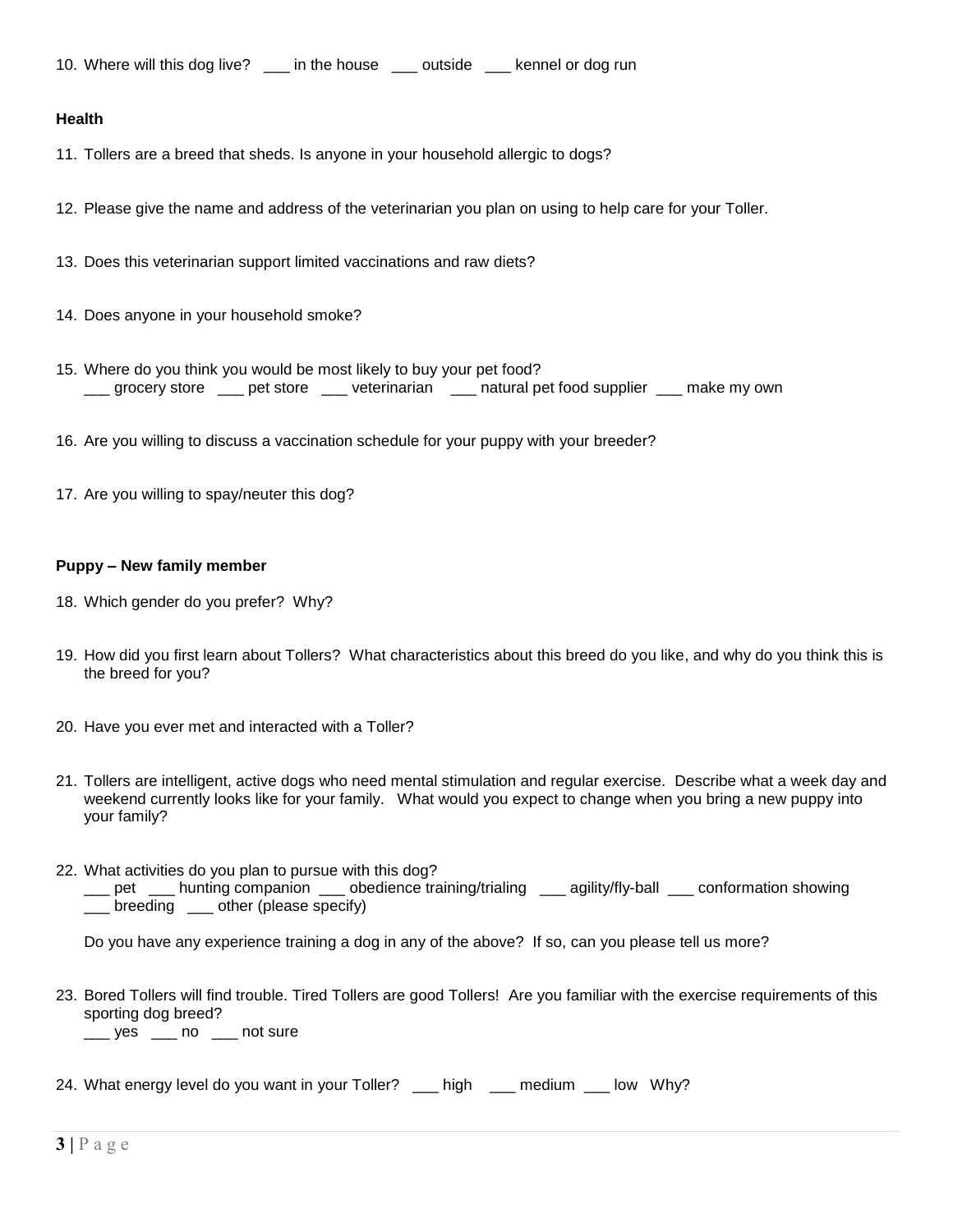- 25. How do you plan to train this dog? \_\_\_ attend professional classes \_\_\_ get someone else to train \_\_\_ I am a professional trainer \_\_\_ train the dog myself \_\_\_ not too worried about training
- 26. Is there someone home during the day? Loggies Loggies and part of the day
- 27. How much time would the dog normally spend home alone each day? \_\_\_ less than 2 hours \_\_\_ 2–4 hours \_\_\_ 4–6 hours \_\_\_ 6–8 hours \_\_\_ more than 8 hours
- 28. All puppies, regardless of breed, require more attention and more frequent potty breaks than adult dogs. What arrangements will make for your puppy when no one is at home?
- 29. Where will your Toller stay when you are on vacation?
- 30. Are you aware of the specific health concerns of this breed and the health checks that should be done prior to breeding? \_\_\_ yes \_\_\_ no \_\_\_ doesn't really matter to me \_\_\_ no, but I would like more information
- 31. Are you willing to keep in touch with the breeder with regular updates on your puppy's health and progress via photos, emails, letters, and telephone calls?
- 32. Are you willing to commit to at least eight weeks of obedience training to ensure that your puppy becomes a good canine citizen?
- 33. Would you be willing to have your dog tested for health issues known to affect Tollers even if he/she is displaying no symptoms?
- 34. Why MadRiver Tollers? Is there anything in particular which drew you to our kennel?
- 35. Have you contacted other kennels? If so, would you mind telling me who they are?
- 36. When are you looking to get a puppy in your home... within next 3 mths, between 3 and 6 mths. Are you willing to wait for a MadRiver puppy or would you like help in finding another responsible breeder?
- 37. Is there anything else you would like to tell us about yourself or your family?
- 38. References Names, Address and Contact information

Thank you for completing this questionnaire. If you have any questions for us or anything else to add, please do so. We appreciate any and all feedback! Please keep in touch with us. If you decide on a different breed or to get a puppy from another breeder, please let us know.